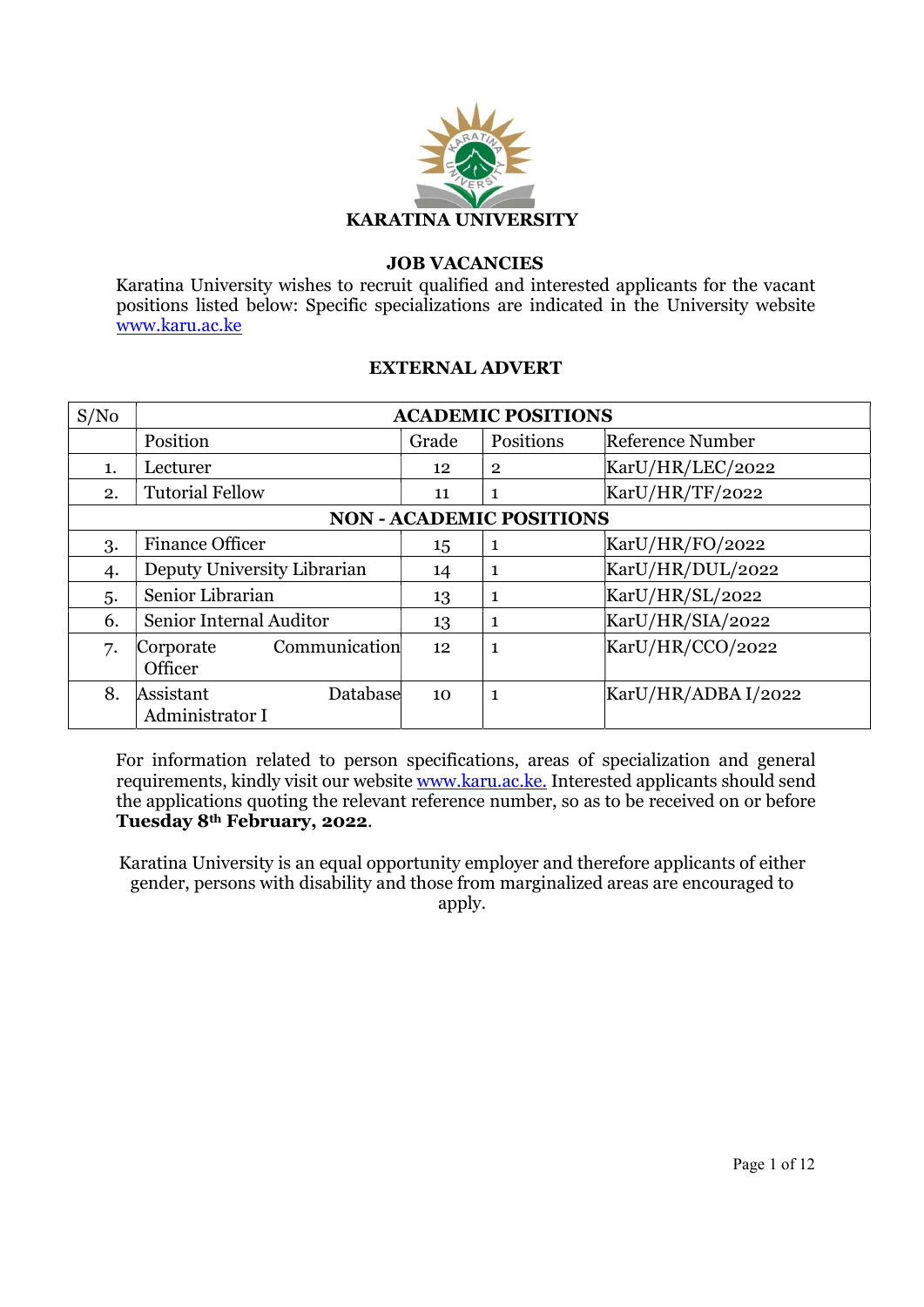## (18TH JANUARY 2022- 8TH FEBRUARY 2022)

# ACADEMIC POSITIONS

### 1. JOB TITLE: LECTURER– GRADE 12: KarU/HR/LEC/2022

Basic Salary for this position is between Kshs.  $110,591/$  by Kshs.  $4,524/$  to Kshs.  $160,357/=$ 

### Specialization:

1. Criminology (2 Positions)

### a) Job Description

- i) Teach and assess courses in the discipline at both undergraduate and postgraduate level
- ii) Supervise undergraduate projects and other experiential learning programmes
- iii) Supervise dissertations/theses at graduate level.
- iv) Participate in the development of undergraduate and postgraduate courses
- v) Initiate, promote and participate in research projects
- vi) Provide professional and community services and initiate linkages and fundraising.
- vii) Carry out administrative and other duties and responsibilities as may be assigned.

### b) Requirements for Appointment

- i. Earned PhD or equivalent degree qualification in the relevant field from a recognized academic institution;
- ii. Be registered or have qualification for registration by a relevant professional body;
- iii. Those with publications shall have an added advantage.

### 2. JOB TITLE: TUTORIAL FELLOW– GRADE 11: KarU/HR/TF/2022

Basic Salary for this position is between Kshs.  $97,842/$  by Kshs.  $3,825/$  = Kshs.  $139,915/$  =.

### Specialization: Health Sciences (Clinical Medicine / Medical Laboratory Technology) (one position)

- a) Job Description for Tutorial Fellow
- i) Teach and assess courses in one's discipline at undergraduate level.
- ii) Supervise undergraduate projects and other experiential learning programmes
- iii) Initiate, promote and participate in research projects and publish.
- iv) Carry out other duties and responsibilities as may be assigned.

### b) Requirements for Appointment

- i. Must have a Masters Degree and a Bachelors Degree from a recognized university;
- ii. Be registered or be ready to register for a Doctorate (PhD) degree programme;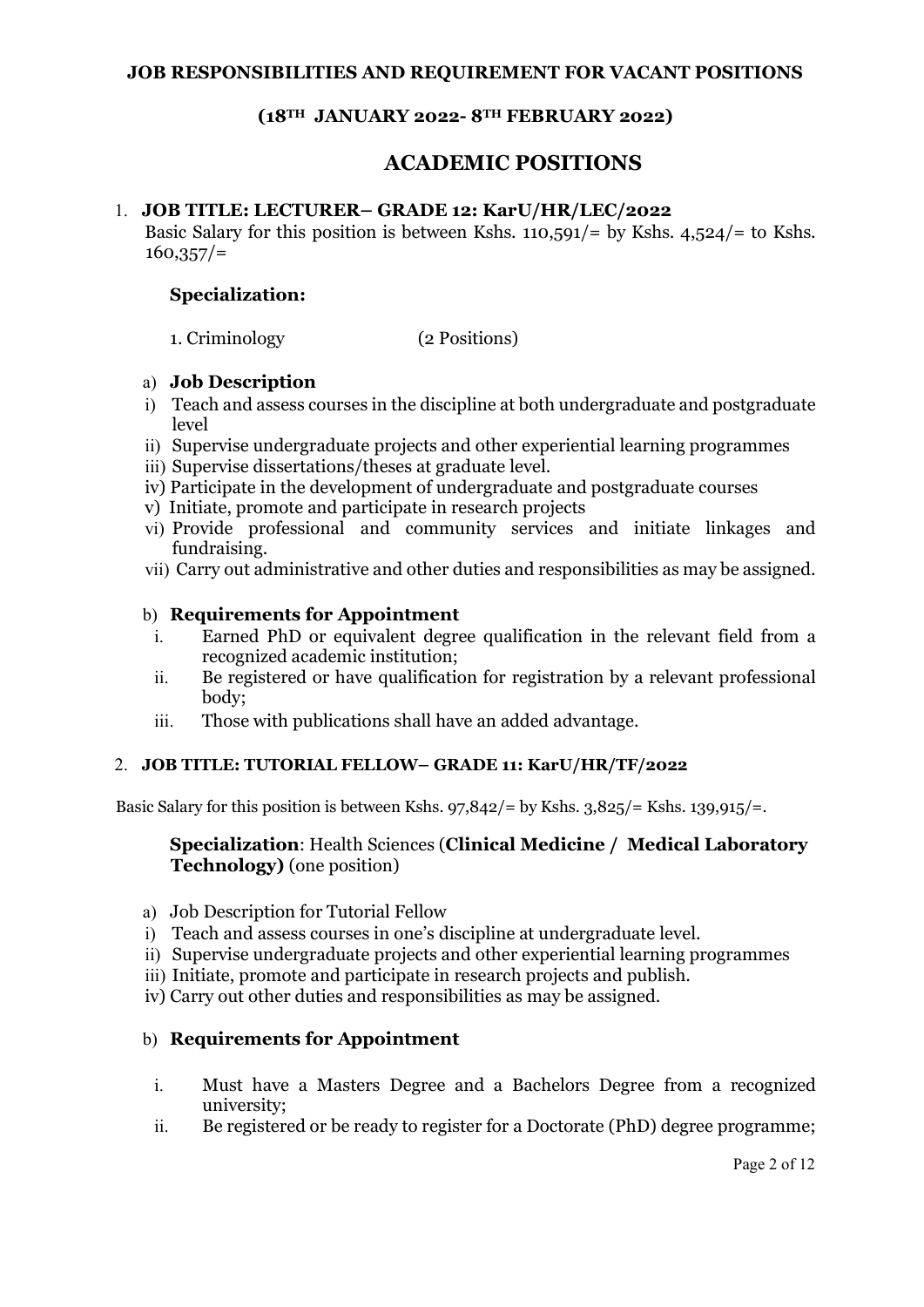- iii. Demonstrate potential for university teaching and/or research during the appointment interview';
- iv. Registration by the Clinical Officers Council of Kenya (for Clinical Medicine) or Kenya Medical and Laboratory Technicians & Technologist Board (for Laboratory Technology).
- v. A valid practicing license from the relevant regulatory body.

# NON- ACADEMIC POSITIONS

## 3. JOB TITLE: FINANCE OFFICER – GRADE 15: KarU/HR/FO/2022

Basic Salary for this position is between Kshs.  $209.694/$  by Kshs.  $6.672/$  to Kshs.  $283,087/=$ .

The Finance Officer is the head of Finance Department who is responsible for overall formulation and implementation of finance policies and strategies, organization, control and supervision of the department

- a. Job Description
	- i) Provide technical advice on financial matters to University Management and Council.
	- ii) Develop the Departmental strategic plan to meet strategic and financial objectives of the University.
	- iii) Develop departmental work plans that will guide the members of the Department each year in achieving the strategic objectives.
	- iv) Advice and set financial targets for the University and evaluate them through performance contracts.
	- v) Prepare University budgets to request for funds from the Ministry and guide utilization of financial resources.
	- vi) Prepare and submit management reports (financial projection/ cost benefit analysis) to facilitate decision making.
	- vii) Prepare and submit annual financial statements and quarterly reports in compliance with statutory requirements.
	- viii) Review and formulate accounting policies and regulations that govern operations of the University.
	- ix) Institute internal controls in the operations of the Department to ensure accuracy of financial records and enhance efficiency in service delivery.
	- x) Review and formulate quality management procedures to guide operations within the department.
	- xi) Allocate duties, supervise and conduct appraisals to evaluate the performance of finance staff.
	- xii) Promote staff development and capacity building through training, mentorship and coaching to ensure subordinate are equipped with the necessary knowledge and skills to carry out their duties effectively.
	- xiii) Custodian of the assets register of the University to ensure safe guarding of assets.
	- xiv) Provide interpretations to various financial policies and laws to enhance implementation of the same.
	- xv) Update the University management on the new/ current financial trends and their impact to the University - this is to facilitate compliance and review of strategy.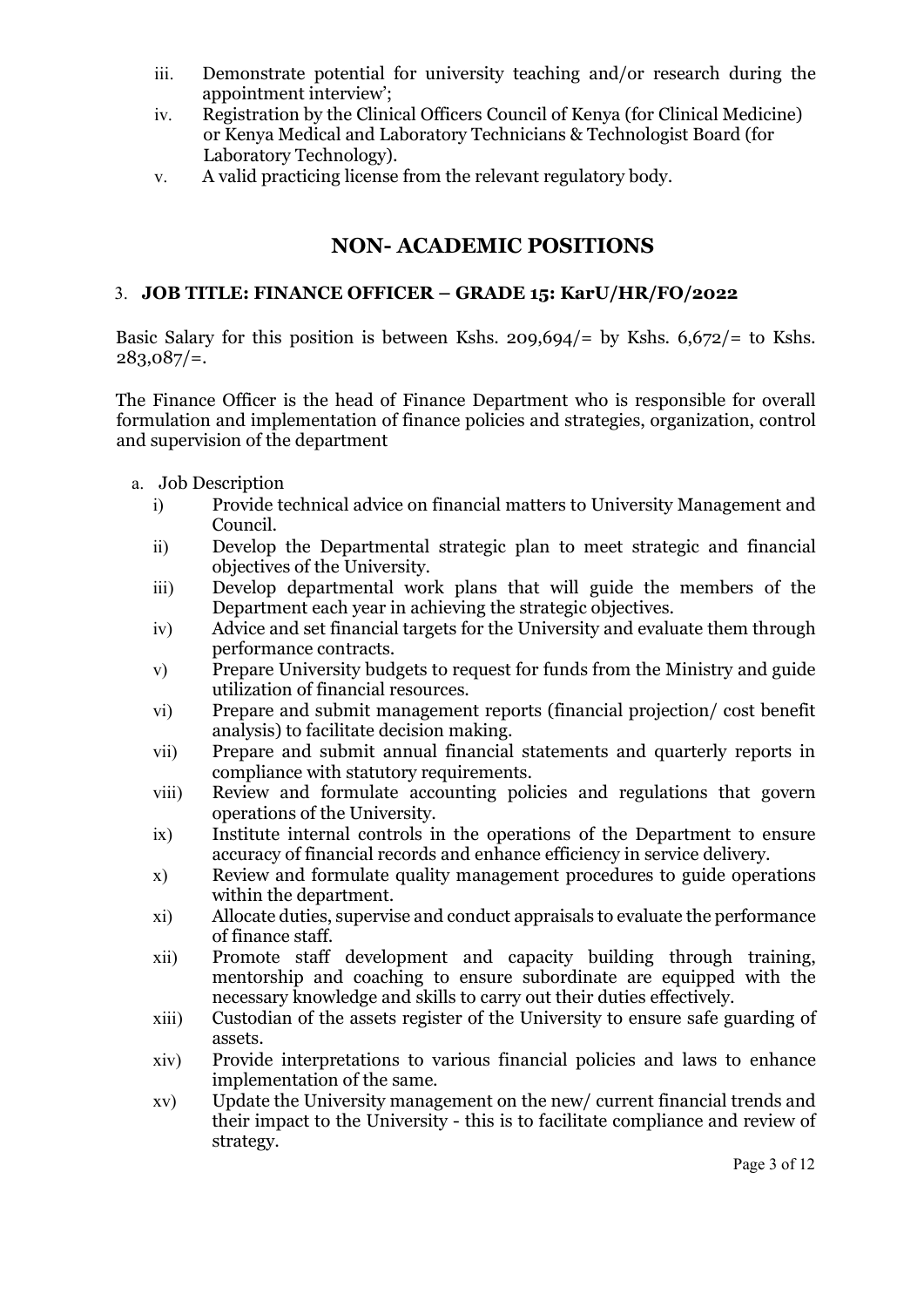- xvi) Act as the liaison person for all financial audits both internal & external audits.
- xvii) Ensure adherence and compliance to financial regulations and standards e.g. IPSAS.
- xviii) Liaise with the Ministry of Education and other financial institutions on financial matters to facilitate smooth running of the University.
- xix) Cash management by monitoring cash flows of the University to facilitate planning and utilization of same.
- xx) Keep records to ensure that all books of accounts are properly maintained as a statutory requirement.
- xxi) Custodian of accountable documents for finance in compliance with statutory requirements.
- xxii) Facilitate effective and efficient service delivery to ensure all clients are given services to the required standard and as per the University service charter.
- xxiii) Attend to customer feedback by providing responses to all complaints and compliments.
- xxiv) Advise University committees on financial matters to facilitate decision making.
- xxv) Approve payments and release of funds to enable the execution of various tasks within the University.
- xxvi) Monitor budget operation activities at all levels to ensure all activities are within the stipulated budgetary allocations.
- xxvii) Monitor and ensure the University revenue targets and projections are met in order to advise on expenditures.
- xxviii) Assist in budgetary controls to ensure budgets are adhered to. xxix) Authorize payments to be settled for expenditures incurred.
- xxx) Any other duty assigned by a senior officer.

## a. Job Specification/Requirements for Appointment

For appointment to this grade, a candidate must have:

- i) Masters Degree in finance or accounting field from a recognized institution
- ii)  $CPA(K)$
- iii). At least fourteen (14) years relevant work experience, ten (10) of which must have been in a senior managerial position.
- iii) Membership registration with ICPAK or any other relevant professional body
- iv) Knowledge of Information and Communication Technology
- v) Doctorate degree is an added advantage

## b. Job Specification/Requirements for serving employees

For promotion to this grade, an employee must have;

- i) Masters Degree in Finance or Accounting field from a recognized institution
- ii)  $CPA(K)$
- iii) At least three (3) years work experience at grade 14.
- iv) Membership registration with ICPAK or any other relevant professional body
- v) Shown merit and ability as reflected in work performance and results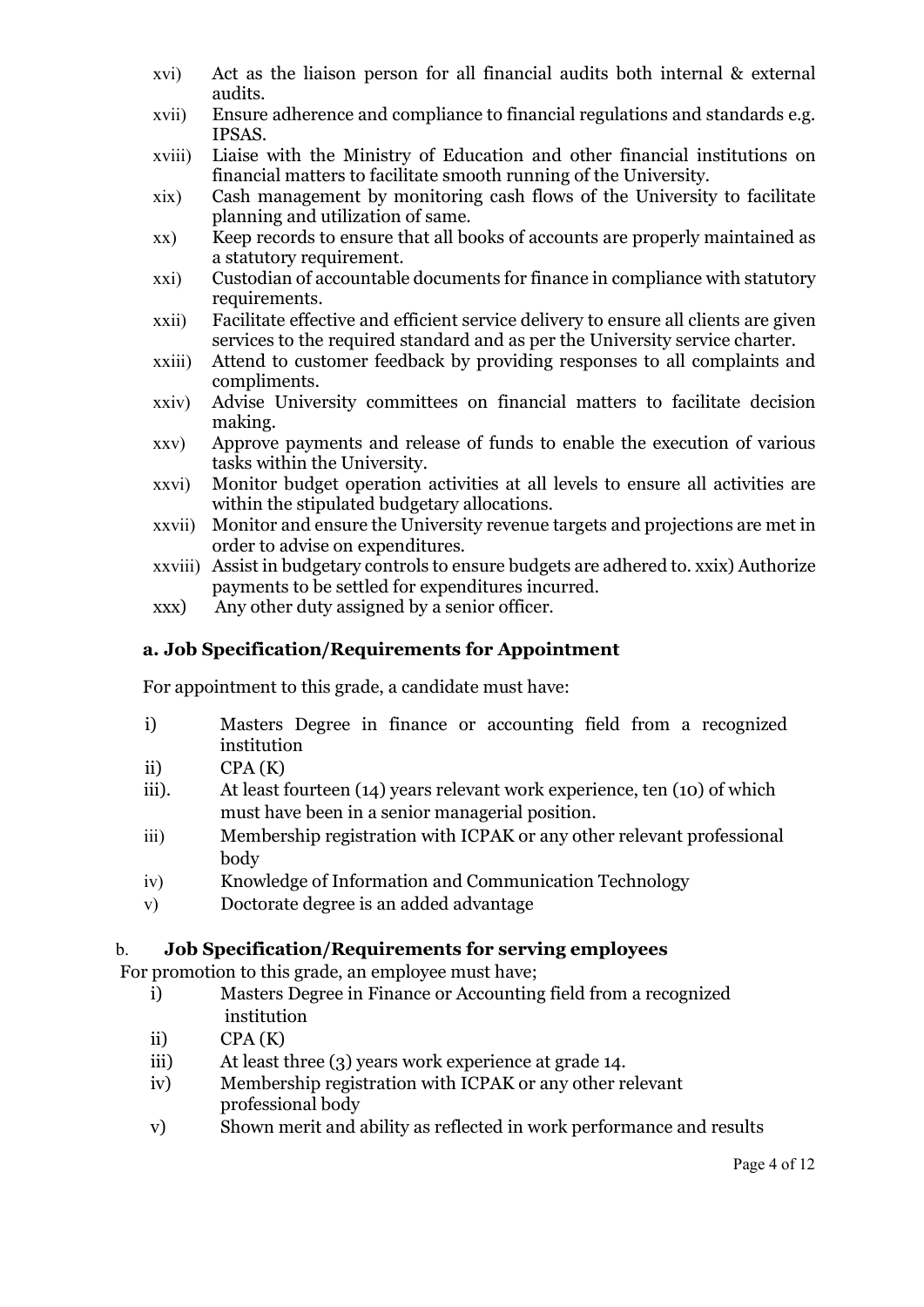- vi) Knowledge of Information and Communication Technology
- vii) Doctorate degree is an added advantage

## 4. JOB TITLE: DEPUTY UNIVERSITY LIBRARIAN - GRADE 14: KarU/ HR/ DUL/2022

Basic Salary for this position is between Kshs.  $162,203/=$  by Kshs.  $6,050/=$  to Kshs.  $228.848/=$ 

The position of Deputy University Librarian exists to support the University Librarian in provision of leadership, administration, human resource management and budgeting for the University Library and its campuses to ensure the university library achieves its objectives.

- a. Job Description
	- i) Impart research and scholarship skills through conducting Information Literacy Trainings for researchers and scholars to improve research skills.
	- ii) Participate in negotiation for research database licenses, copyright and consortia agreements so as to avail research resources (e-journals, databases) iii) Engage in research and information related issues and publish findings so as to keep in touch with changing information landscape.
	- iv) Seek research grants through competitive proposals from external funding agencies for research and professional work to acquire resources for research.
	- v) Assure adequate library and research resources are available to meet faculty and student needs, within assigned budget through policy formulation and implementation.
	- vi) Maintain, enhance and improve the Library's integrated learning environment, and the engagement of students, faculty and staff through creation and control of physical and virtual environments to enhance learning.
	- vii) Teach information management related courses e.g. Information literacy, communication skills; research skills, study skills and other information science – related courses so as to enhance life-long learning.
	- viii) Develop liaisons with outside institutions on Library official commitments, both locally and internationally through partnerships, consortia, for purposes of developing the university library and information services.
	- ix) Partner with primary and secondary schools in sharing information resources to improve the literacy levels in the community.
	- x) Train teacher librarians in primary and secondary schools to enhance library development and management.
	- xi) Participate in development, revision and implementation of the vision, mission and objectives of the library through policies so as to provide strategic leadership to the university library.
	- xii) Provide leadership in overall planning, development, organization and management of the University Library and information services so as to meet the mission of the library.
	- xiii) Participate in recruitment, training and performance reviews of staff so as to ensure a high level of professional service.
	- xiv) Create library publicity through library movements, talks, association's national and international committees so as to improve the library profession.
	- xv) Prepare proposals and library reports to university librarian to inform decision making in the library.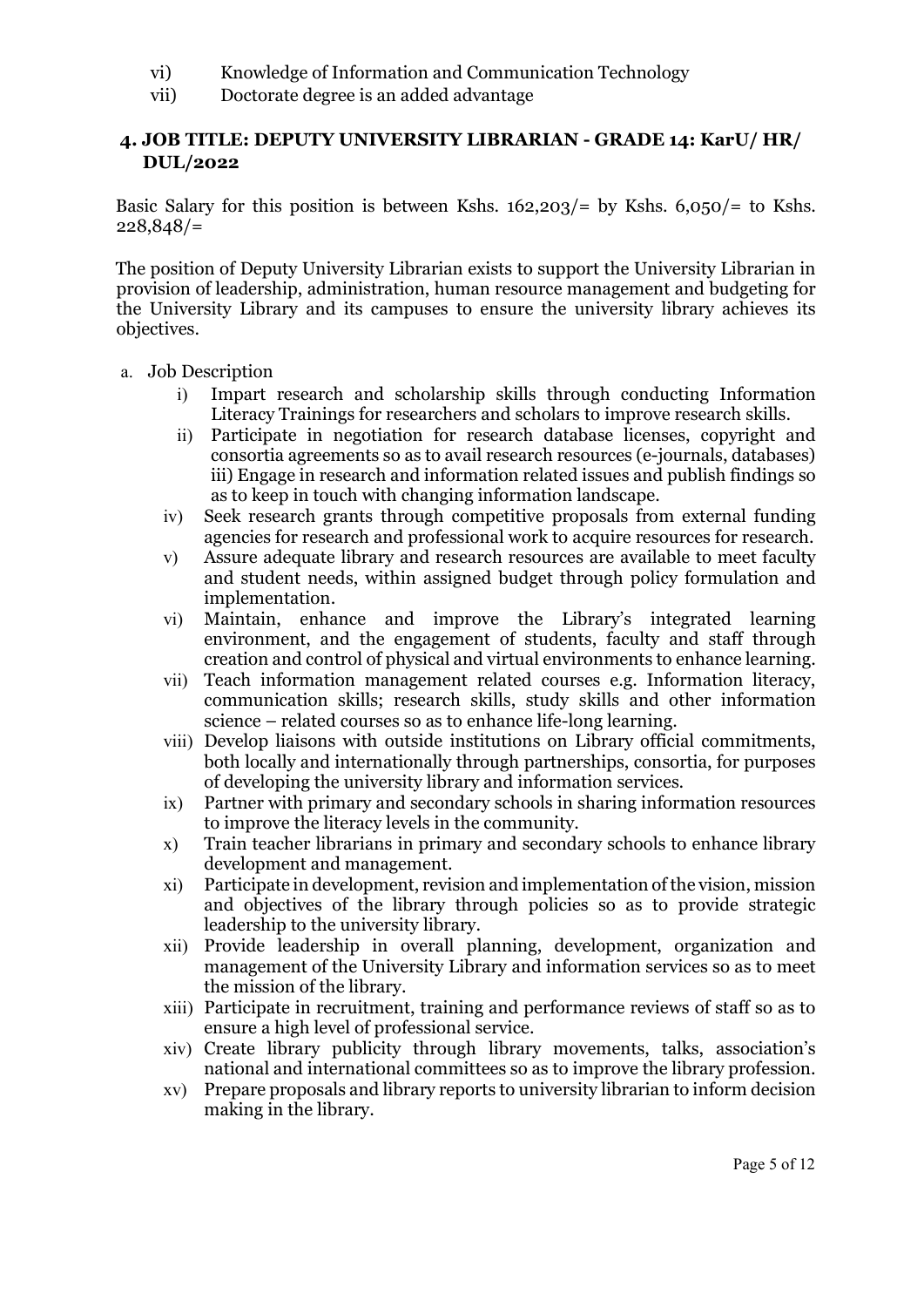- xvi) Develop work plans for the library so as to facilitate for planning for library activities.
- xvii) Provide varied, authoritative and up-to-date information resources in all formats (physical, electronic) to all categories of users through budget controls so as to facilitate teaching, learning, research and community service.
- xviii)Plan and manage the physical and virtual resources and facilities in the library in liaison with the university librarian so as to provide a convenient and conducive place for study and research.
- xix) Participate in performance reviews for staff in liaison with the university librarian through appraisals so as to ensure a high level of professional service.
- xx) Formulate policies in conjunction with the University Librarian that enable library share information and metadata nationally so as to enable international collaborations.
- xxi) Coordinate the management of library staff including task allocation, training and supervision to ensure smooth operations in the library.
- xxii) Provide consultancy services in the area of research, documentation, report writing dissemination and information/knowledge management to ensure quality research and publication.
- xxiii) Carry out administrative and other duties and responsibilities as may be assigned by a senior officer.

## b. Job Requirements for Appointment

- i) Doctorate degree in the relevant field from a recognized institution.
- ii) At least four (4) years relevant work experience.
- iii) Good knowledge of Information Communication Technology.
- iv) Membership registration to a relevant professional body.
- v) Published at least two (2) relevant refereed publications.

## a. Job Specification/Requirements for Serving Employees

For promotion to this grade, an employee must have:-

- i) Doctorate degree in a relevant field from a recognized institution;
- ii) At least three (3) years work experience at Grade 13.
- iii) Shown merit and ability as reflected in work performance and results.
- iv) Good knowledge of Information Communication Technology.
- v) Membership registration to a relevant professional body.
- vi) Published at least two (2) relevant refereed publications.

## 5. JOB TITLE: SENIOR LIBRARIAN – GRADE 13: KarU/ HR/ SL/2022

The position exists to oversee the implementation of policies in campus libraries and all other library sections, including human resource management and budget utilization control for all library departments in campuses to facilitate smooth operation within the library.

- a. Job Description
	- i) Impart research and scholarship skills through conducting Information Literacy Trainings for researchers and scholars to improve research skills.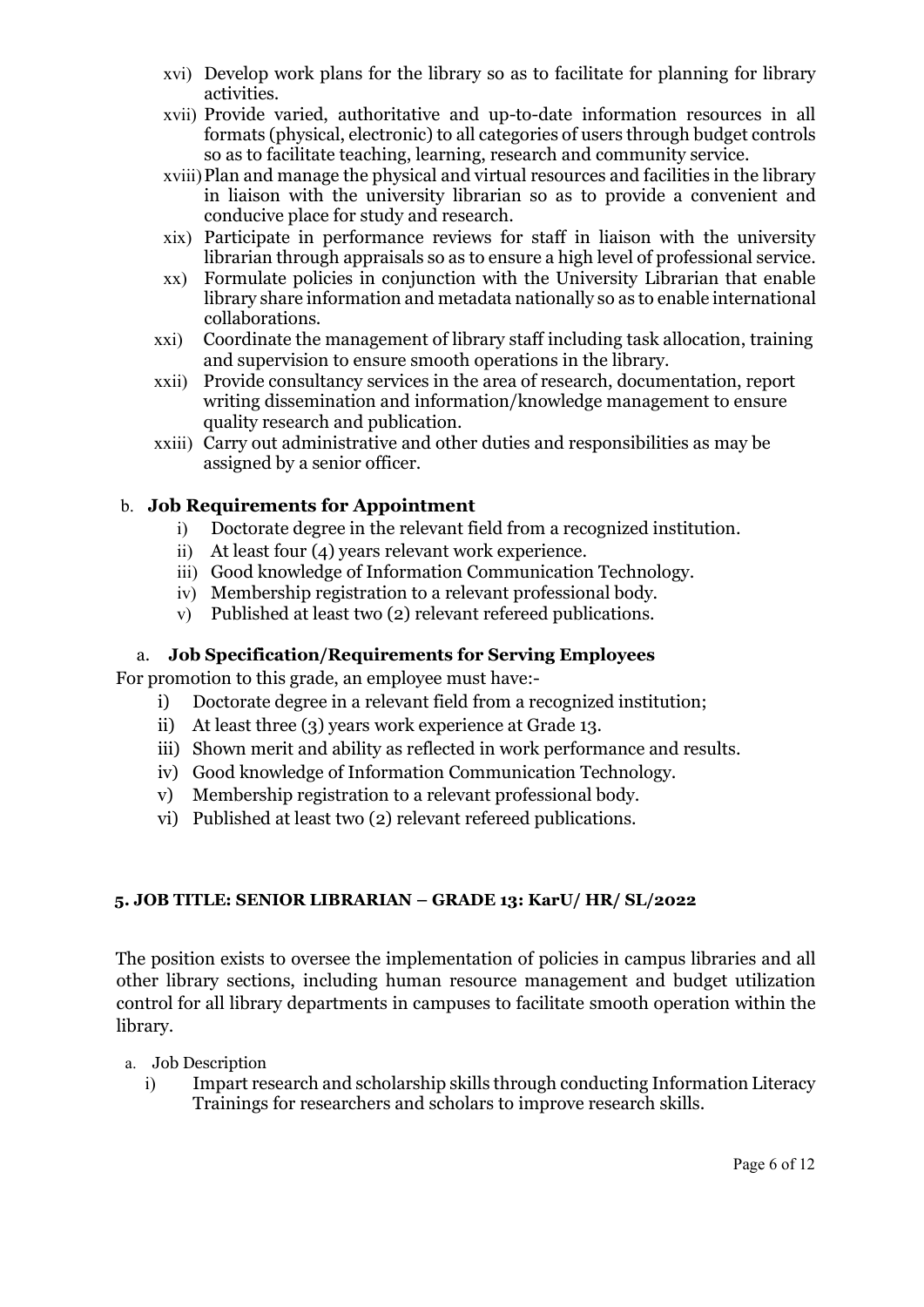- ii) Participate in negotiation for research database licenses, copyright and consortia agreements so as to avail research resources (e-journals, databases)
- iii) Engage in research in information related issues and publish findings so as to keep in touch with changing information landscape.
- iv) Seek research grants through competitive proposals from external funding agencies for research and professional work to acquire resources for research.
- v) Assure adequate library and research resources are available to meet faculty and student needs, within assigned budget through participation in policy formulation and implementation.
- vi) Participate in maintenance, enhancement and improvement of the Library's integrated learning environment, and the engagement of students, faculty and staff through creation and control of physical and virtual environments to enhance learning.
- vii) Teach information management related courses such as Information literacy, communication skills; research skills study skills and other information science – related courses so as to enhance life-long learning.
- viii) Develop liaisons with outside institutions on Library official commitments, both locally and internationally through partnerships, consortia, for purposes of developing the university library and information services
- ix) Participate in development, revision and implementation of statements of vision, mission and objectives of the library through policies so as to provide strategic leadership of the university library.
- x) Prepare and manage campus library budget to ensure smooth running of operations
- xi) Participate in provision of leadership through overall department planning, development, organization and management of the University Library and information services so as to meet the mission of the library.
- xii) Participate in training and performance reviews of staff so as to ensure a high level of professional service
- xiii) Participate in the academic administration of the University through membership to university committees.
- xiv) Create library publicity through library movements, talks, association's national and international committees so as to improve the library profession.
- xv) Develop work plans for campus libraries so as to facilitate for planning for campus library activities
- xvi) prepare campus library reports to the Deputy University Librarian to facilitate decision making
- xvii) Provide varied, authoritative and up-to-date information resources in all formats (physical, electronic) to all categories of users through budget controls so as to facilitate teaching, learning, research and community service
- xviii) Participate in development, revision and implementation of statements of vision, mission and objectives of the library through policies so as to provide strategic leadership of the university library.
- xix) Participate in the academic administration of the University through participation in university committees
- xx) Participate in planning for physical and virtual resources and facilities in the library so as to provide a convenient and conducive place for study and research
- xxi) Participate in performance reviews for staff through appraisals so as to ensure a high level of professional service
- xxii) Formulate policies that enable library share information and metadata nationally so as to enable international collaborations.
- xxiii) Oversee departmental information services through report analysis so as to ensure quality in service provision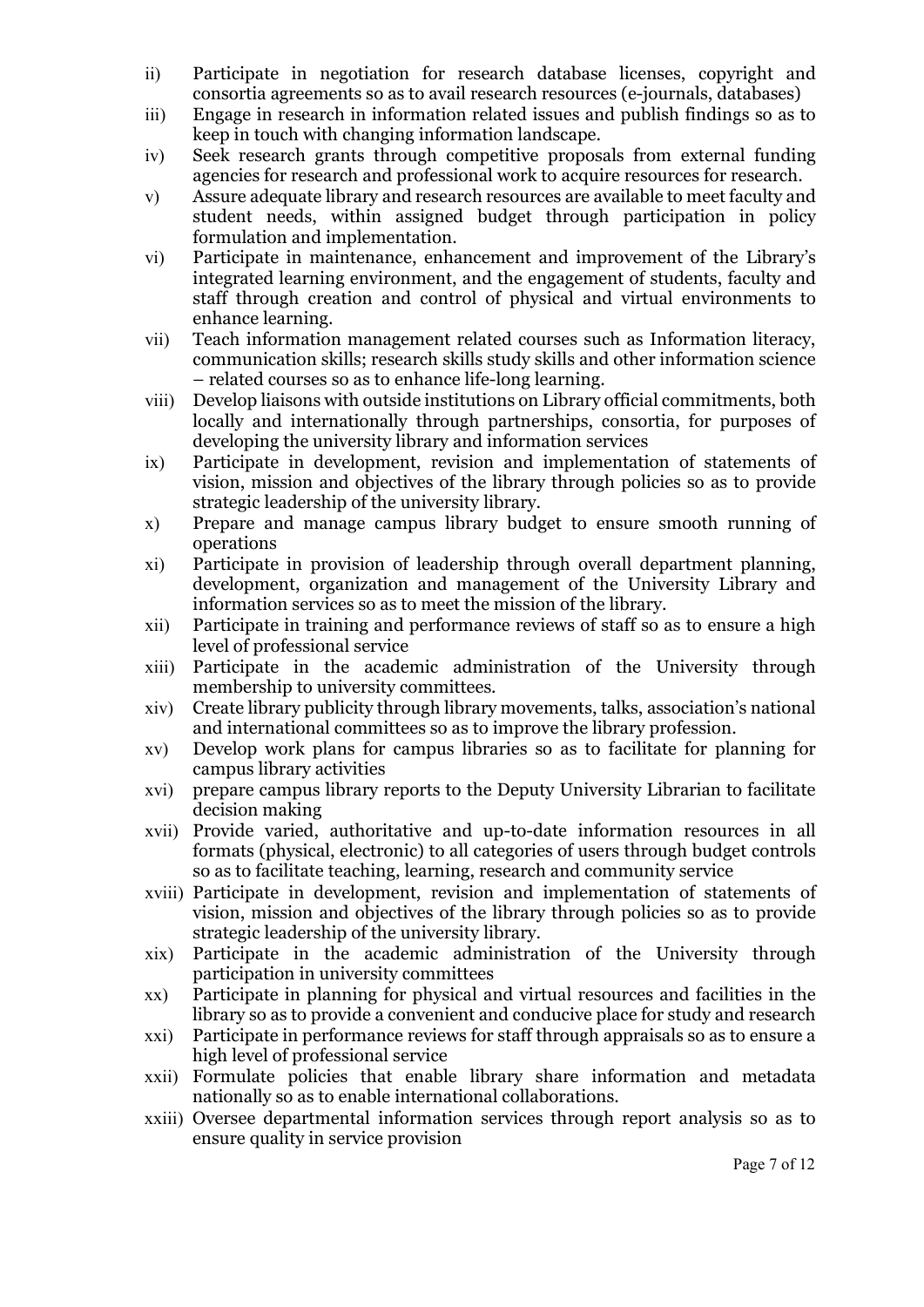### a. Job Specification/Requirements for Direct Appointment

For direct appointment to this grade, a candidate must have:-

- i) Masters Degree in the relevant field from a recognized institution;
- ii) At least five (5) years relevant work experience.
- iii) Good knowledge of Information Communication Technology.
- iv) Membership registration to a relevant professional body.
- v) Published at least one (1) relevant refereed publications.
- vi) Doctorate degree is an added advantage.

## b. Job Specification/ Requirements for Serving Employees.

For promotion to this grade, an employee must have:-

- i) Masters Degree in a relevant field from a recognized institution;
- ii) At least three (3) years work experience at grade 12.
- iii) Shown merit and ability as reflected in work performance and results.
- iv) Good knowledge of Information Communication Technology.
- v) Membership registration to a relevant professional body.
- vi) Published at least one (1) relevant refereed publication.
- vii) Doctorate degree is an added advantage.

### 6. JOB TITLE: SENIOR INTERNAL AUDITOR – GRADE 13 : KarU/ HR/ SIA/2022

Basic Salary for this position is between Kshs. 127,116 by Kshs.  $5,200/$ = to Kshs.  $184,318/$ =

This position is responsible for provision of independent appraisal of the university operations and advise the management on the compliance with set regulations and measures through evaluation of Internal Control Systems and giving necessary guidance on improvement of the same and appraisal of risk management, value for money audits and information systems audits

a. Job Description

- i) Participate in the development, implementation and maintenance of internal audit plan and system of internal controls to help provide assurance that applicable laws, regulations, and University policies and procedures are complied with;
- ii) Participate in the preparation of annual departmental work plans adopting a risk based approach to ensure that work done is accomplished within the required time;
- iii) Review and present audit reports to the Chief Internal Auditor to ensure transparency in the operations of different departments and directorates within the University;
- iv) Conduct staff appraisal to provide feedback to staff in the department on their work and also to identify staff for recommendation for promotion.
- v) Conduct systems audits in order to provide reasonable assurance that key operating systems are functioning effectively and that strategic/ operational objectives are consistently met in an efficient and cost effective manner;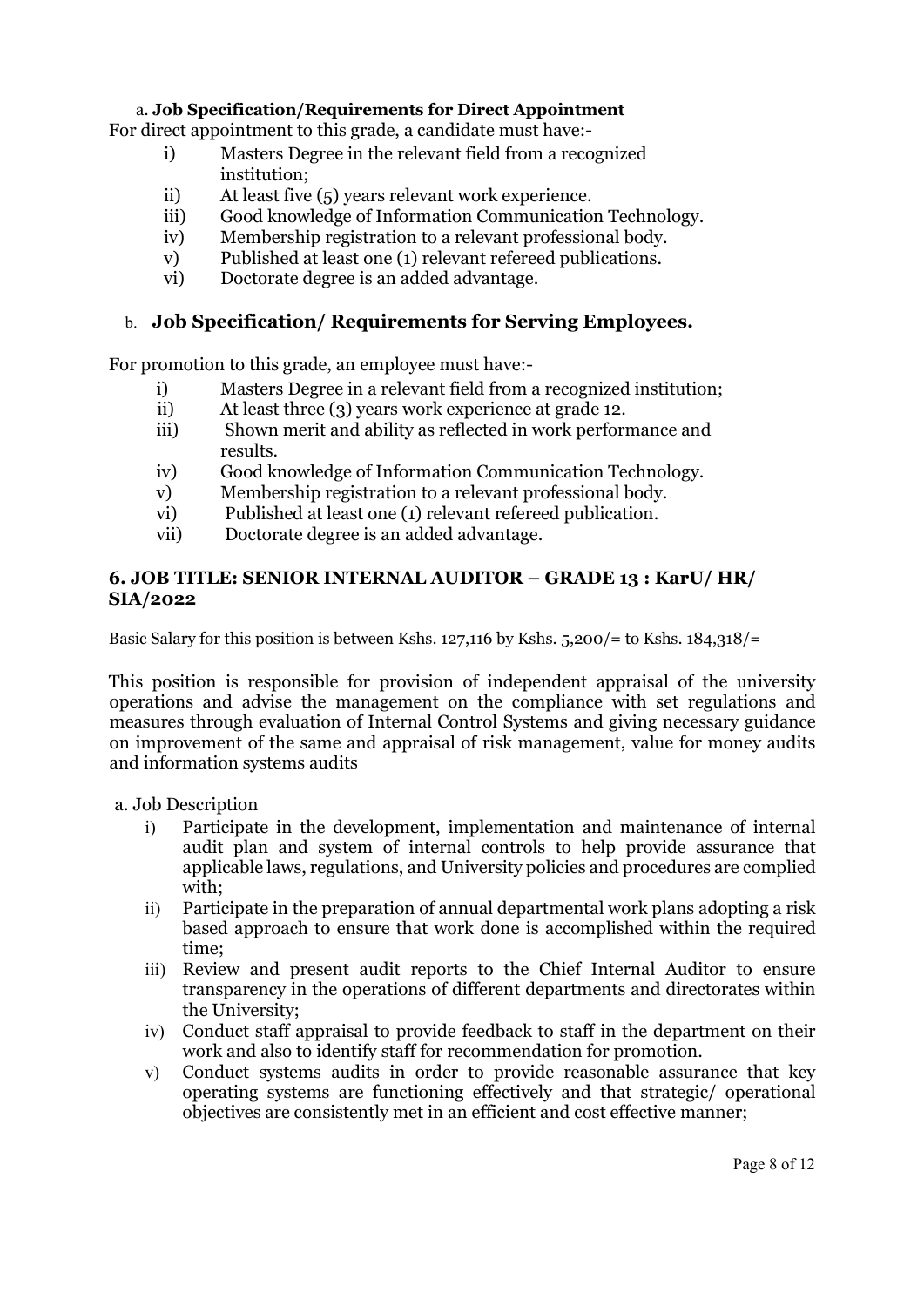- vi) Conduct risk based audits to provide reasonable assurance that Risk Management processes and structures put in place by management function effectively;
- vii) Participate in formulation and implementation of internal audit policies and operations to ensure conformance to quality standards;
- viii) Identify and critically evaluate elements of governance and risk management and participate in designing appropriate risk management and mitigation strategies and procedures for implementation;
- ix) Report to the audit committee of council on risk based audits conducted in every quarter of the financial year;
- x) Provide consulting services to various departments in order to develop appropriate risk management, control and governance processes to enhance level of assurance to management;
- xi) Carry out value for money audits and information systems audit to ensure internal controls are followed and accountability of work done;
- xii) Examine financial transactions for accuracy and compliance with institutional policies and applicable laws and regulations;
- xiii) Identify, assess and evaluate the risk management of the University to ensure that risks are properly identified and there are measures in place to mitigate the risk;
- xiv) Examine the Information Systems and Database management and assessing its adequacy in terms of data integrity and security;
- xv) Undertake spot checks and cash surveys in cash collection points and at the casual works areas of operation to ensure effective and efficient utilization of university resources.
- xvi) Control institution expenditure by carrying out pre-audit of payments to ensure they are in line with the university regulations
- xvii) Provide input to the Internal Audit Department budget
- xviii) Any other duty assigned by a senior officer

## a. Job Requirements for External Recruitment

For appointment to this grade, a candidate must have:

- i) Master's degree in finance or accounting field from a recognized institution
- $i)$  CPA $(K)$
- iii) At least seven (7) years relevant work experience, three (3) of which must have been in a senior audit position.
- iv) Membership registration with (ICPAK) or any other relevant professional body
- v) Knowledge of Information Communication Technology
- vi) CISA qualification is an added advantage

## b. Job Requirements for Serving Employee

For promotion to this grade, an employee must have;

- i) Master's degree in finance or accounting field from a recognized institution
- $ii)$  CPA $(K)$
- iii) At least three (3) years' work experience at grade 12.
- iv) Membership registration with (ICPAK) or any other relevant professional body
- v) Shown merit and ability as reflected in work performance and results
- vi) Knowledge of Information Communication Technology
- vii) CISA qualification is an added advantage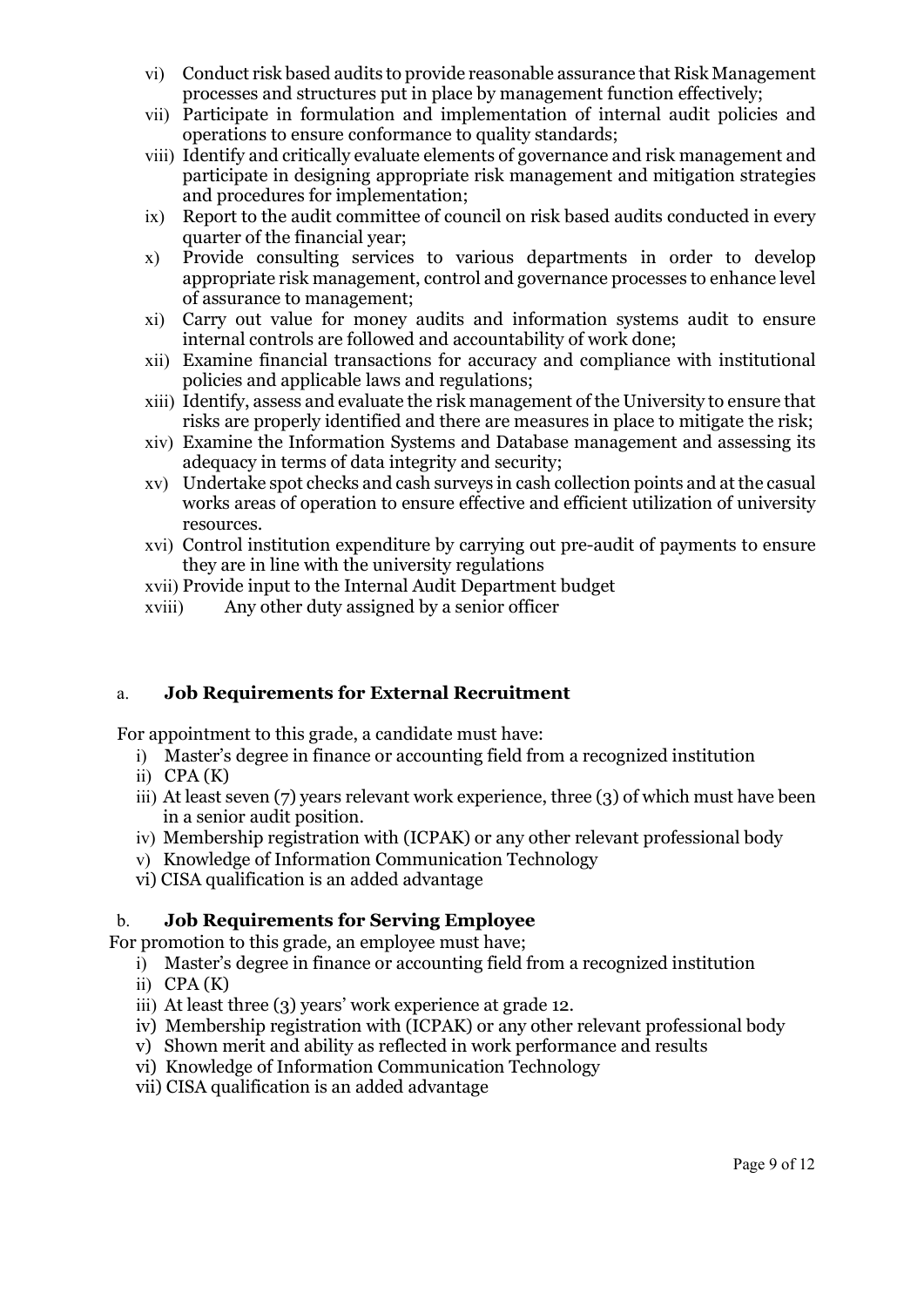## 7) JOB TITLE: CORPORATE COMMUNICATION OFFICER - GRADE 12 : KarU/HR/CCO/2022

Basic Salary for this position is between Kshs. 108,714 by Kshs.  $4,250/$ = to Kshs. 155,461/=

This job exists to coordinate internal/external public relations activities, press conferences, and publicity promotions to enhance University public image.

## a. Job Description

- i) Supervise all staff under him/her.
- ii) Liaise with media (coverage of all University functions)
- iii) Write, edit and distribute various types of content, including material for a website, press releases, marketing material and other types of content that take the message to the public.
- iv) Oversee, prepare and contribute stories, photos and editing of the internal newsletter
- v) Coverage of University activities (both video and photography)
- vi) Ensure posting of all advertising both internally and externally (media houses) vii) Ensure Media monitoring and evaluation and advice management
- accordingly.
- viii) Organize and coordinate University exhibitions and marketing activities.
- ix) Responsible for development and implementation of the strategic plan for all departments (for all HOD's) Maintain a database of media organizations and contacts within them.
- x) Manage the company's or organization's social media communications.
- xi) Regularly meet with and conduct interviews with media personnel.
- xii) Create and produce Annual newsletters for the organization.
- xiii) Develop and maintain working relationships with journalists in multiple types of media outlets.
- xiv) Act as a spokesperson for the organization.
- xv) Prepare and manage the organization's communication budget
- xvi) Coordinate the implementation of Corporate Communication and Branding Policy;
- xvii) Establish and maintain continual information flows between the University and its stakeholders;
- xviii) Ensure prudent and efficient management and utilization of resources within the Corporate Communication and Branding Office;
- xix) Lead on brand building and brand communications, including content planning and reporting;
- xx) Provide leadership in the conceptualization, planning and implementation of brand sensitization activities and supporting partners as needed.
- xxi) Developing and revising communication strategies,
- xxii) Scanning and assessing the internal and external environment, for issues that might impact the University Brand, and helping the University adapt to the information needs of its stakeholders,
- xxiii) Devising mechanisms to enable Monitoring and Evaluation of the University's Communication and Branding strategies
- xxiv) Any other duties assigned by the immediate supervisor.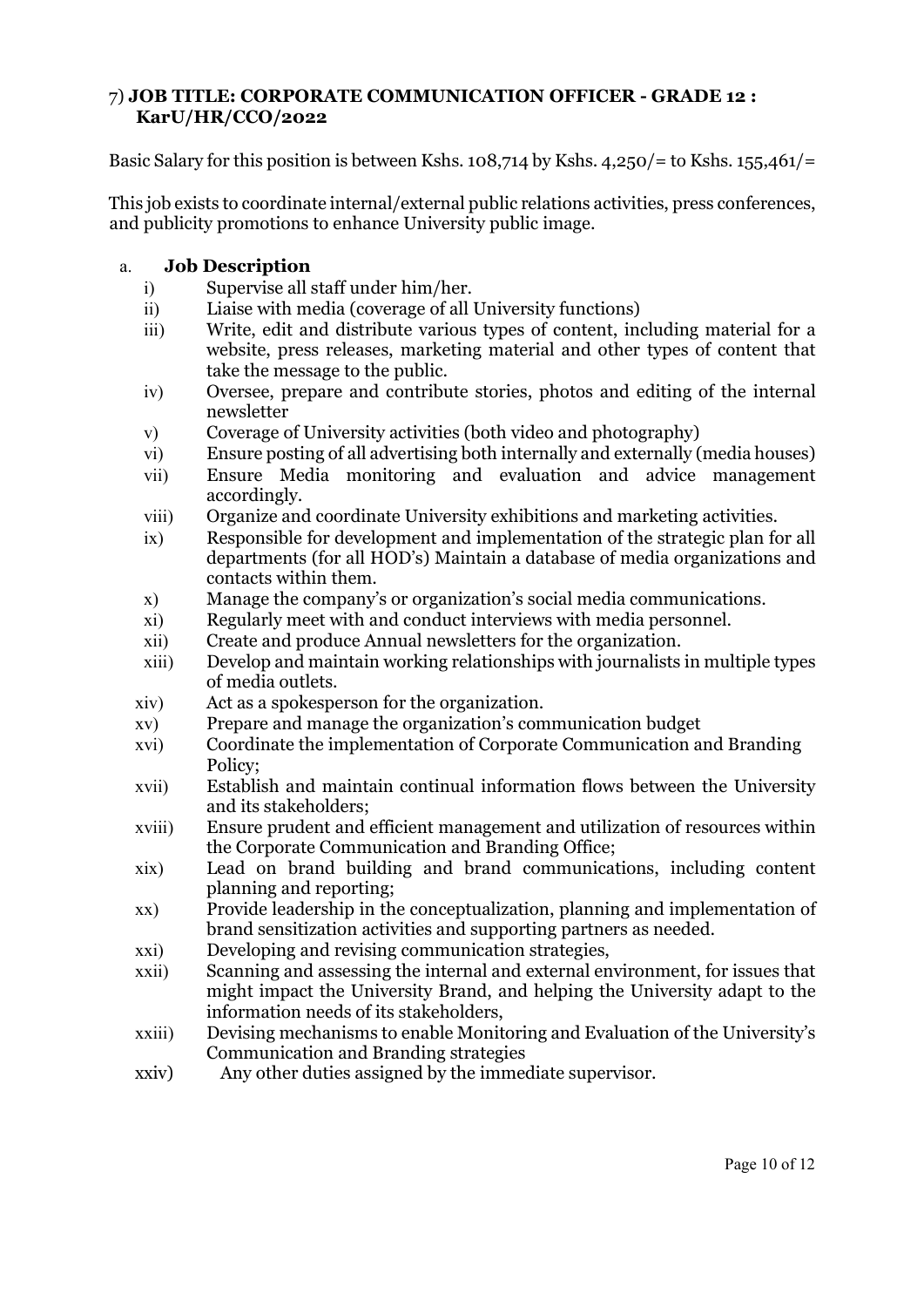## b. Job Requirements for External Recruitment

For appointment to this grade, one must have:

- i) Master's Degree in a relevant field from a recognized institution.
- ii) At least six (6) years relevant work experience
- iii) Good knowledge of Information Communication Technology
- iv) Membership registration with a professional body

### c. Job Requirements for Serving Employee

For promotion to this grade, an employee must have:

- i) Master's degree in a relevant field from a recognized institution.
- ii) At least three (3) years' work experience at grade 11 or a comparable position
- iii) Show merit and ability as reflected in work performance and results
- iv) Good knowledge of Information Communication Technology
- v) Membership registration with a professional body

#### 8. JOB TITLE: DATABASE ADMINISTRATOR I - GRADE 10: KarU/HR/ADBA I/ 2022

Basic Salary for this position is between Kshs. 57,729 by Kshs. 2,256/ $=$  to Kshs. 82,552/ $=$ 

This position is responsible for administration of the University management information system and ensure security is enhanced at all levels of the database system.

- a. Job Description
- i) Installation of database software in the server to ensure operations of the server in the University.
- ii) Support end users with varying knowledge and experience through training on software application of the database to equip them with knowledge to enable them use the applications effectively.
- iii) Support and troubleshoot problems for end users and ensure all failed computer products and processes are identified and solved.
- iv) Upgrade and maintenance of database system to enhance performance and effectiveness of the system.
- v) Ensure database security is enhanced through assigning privileges and permissions to users in the database to ensure that access to information is restricted and available based on prescribed rules.
- vi) Prepare daily reports on analysis of system log and submit them to the Director, ICT for decision making.
- vii) Initiate procurement process for ICT software through provision of software specifications for required software on time to reduce procurement lead time and facilitate efficient delivery of ICT services.
- viii) Carry out other duties and responsibilities as may be assigned by a senior officer

### b. Job Specification/Requirements for Appointment

For appointment to this grade, a candidate must have:-

- i) Bachelors Degree in a relevant field from a recognized institution
- ii) At least eleven (11) years relevant work experience
- iii) Membership registration in a relevant professional body
- iv) Masters Degree in a relevant field from a recognized institution and any other professional qualifications is an added advantage.